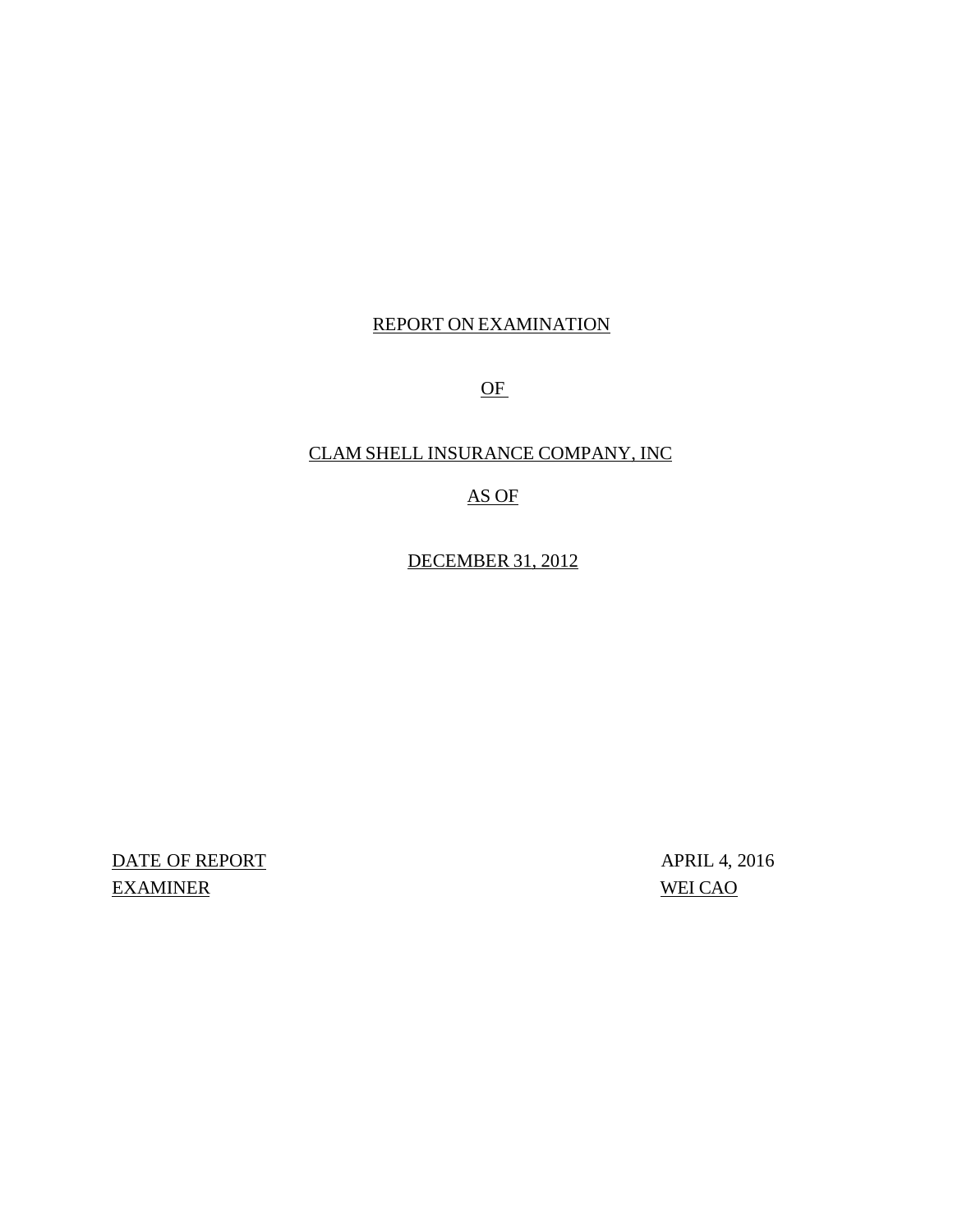## TABLE OF CONTENTS

## ITEM NO. PAGE NO.

| 1.               | Scope of examination                                                                                                                                                                                                              | $\overline{2}$                                                                                    |
|------------------|-----------------------------------------------------------------------------------------------------------------------------------------------------------------------------------------------------------------------------------|---------------------------------------------------------------------------------------------------|
| 2.               | Description of Company                                                                                                                                                                                                            | $\overline{2}$                                                                                    |
|                  | A. Articles of incorporation<br>B. By-laws<br>C. Capital structure<br>D. Corporate records<br>E. Reinsurance<br>Management and control<br>F.<br>G. Certified public accountant and actuarial services<br>H. Growth of the Company | $\overline{2}$<br>$\sqrt{2}$<br>$\overline{3}$<br>$\overline{3}$<br>3<br>$\overline{4}$<br>6<br>7 |
| 3.               | <b>Financial statements</b>                                                                                                                                                                                                       | 8                                                                                                 |
|                  | A. Balance sheet<br>B. Statement of income<br>C. Capital and surplus account                                                                                                                                                      | 8<br>9<br>9                                                                                       |
| $\overline{4}$ . | Losses and loss adjustment expenses                                                                                                                                                                                               | 10                                                                                                |
| 5.               | Article 70 compliance                                                                                                                                                                                                             | 10                                                                                                |
| 6.               | Organizational structure                                                                                                                                                                                                          | 10                                                                                                |
| 7.               | Insurance program                                                                                                                                                                                                                 | 11                                                                                                |
| 8.               | Summary of comments and recommendations                                                                                                                                                                                           | 11                                                                                                |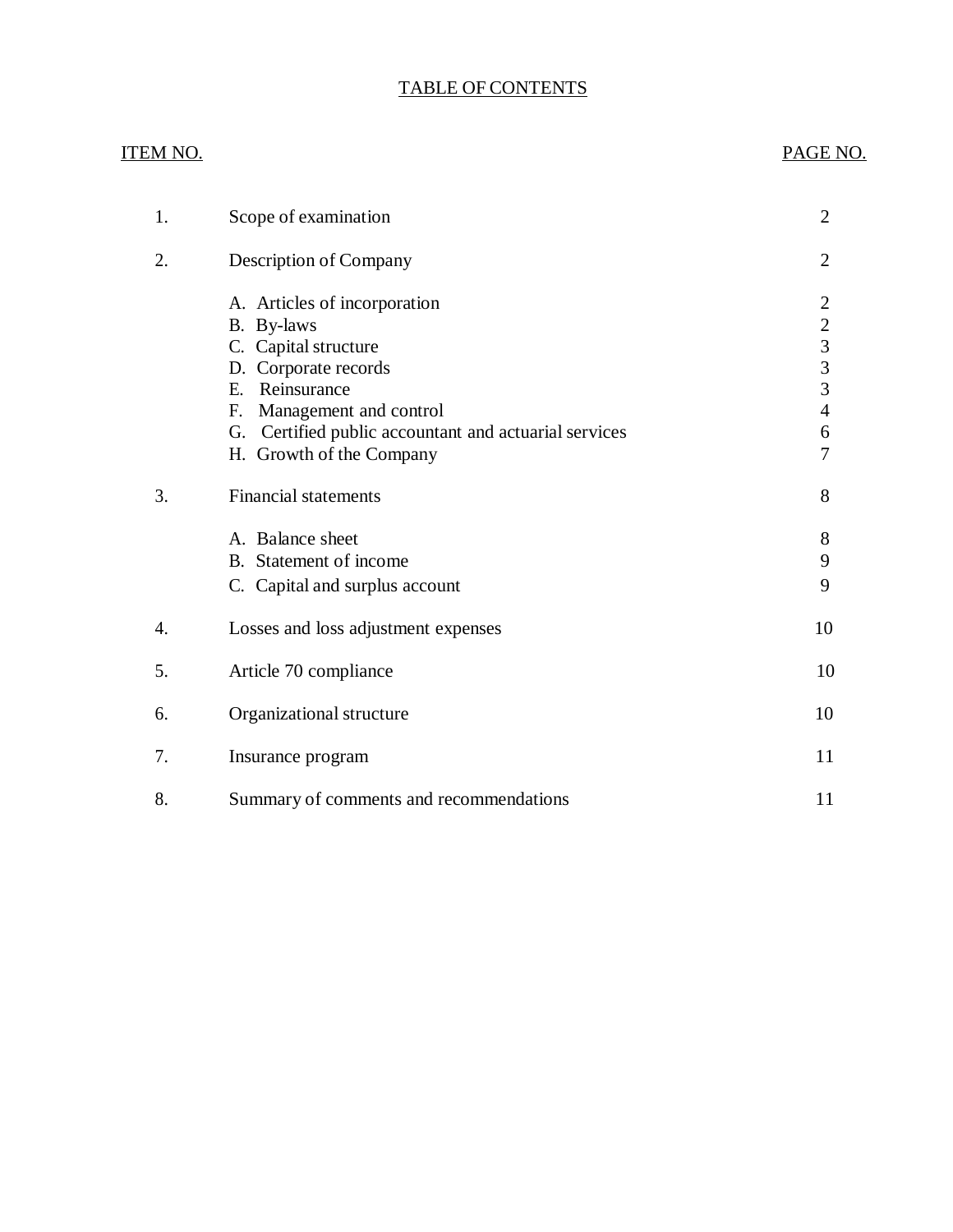

## NEW YORK STATE <sup>1</sup>*DEPARTMENTof*  FINANCIAL SERVICES

Andrew M. Cuomo **Maria T. Vullo** Maria T. Vullo Maria T. Vullo Maria T. Vullo Maria T. Vullo Maria T. Vullo Maria T. Vullo

Governor **Acting Superintendent Contract Superintendent Acting Superintendent** 

Honorable Maria T. Vullo April 4, 2016 Acting Superintendent of Financial Services Albany, New York 12257

Madam:

Pursuant to the requirements of the New York Insurance Law, and in compliance with the instructions contained in Appointment Number 31052 dated September 13, 2013, attached hereto, I have made an examination into the condition and affairs of Clam Shell Insurance Company, Inc. as of December 31, 2012, and submit the following report thereon.

Wherever the designation "the Company" appears herein without qualification, it should be understood to indicate Clam Shell Insurance Company, Inc. Wherever the designation "Parent" appears herein without qualification, it should be understood to refer to Sunbelt Holding, Inc.

Wherever the term "Department" appears herein without qualification, it should be understood to mean the New York State Department of Financial Services.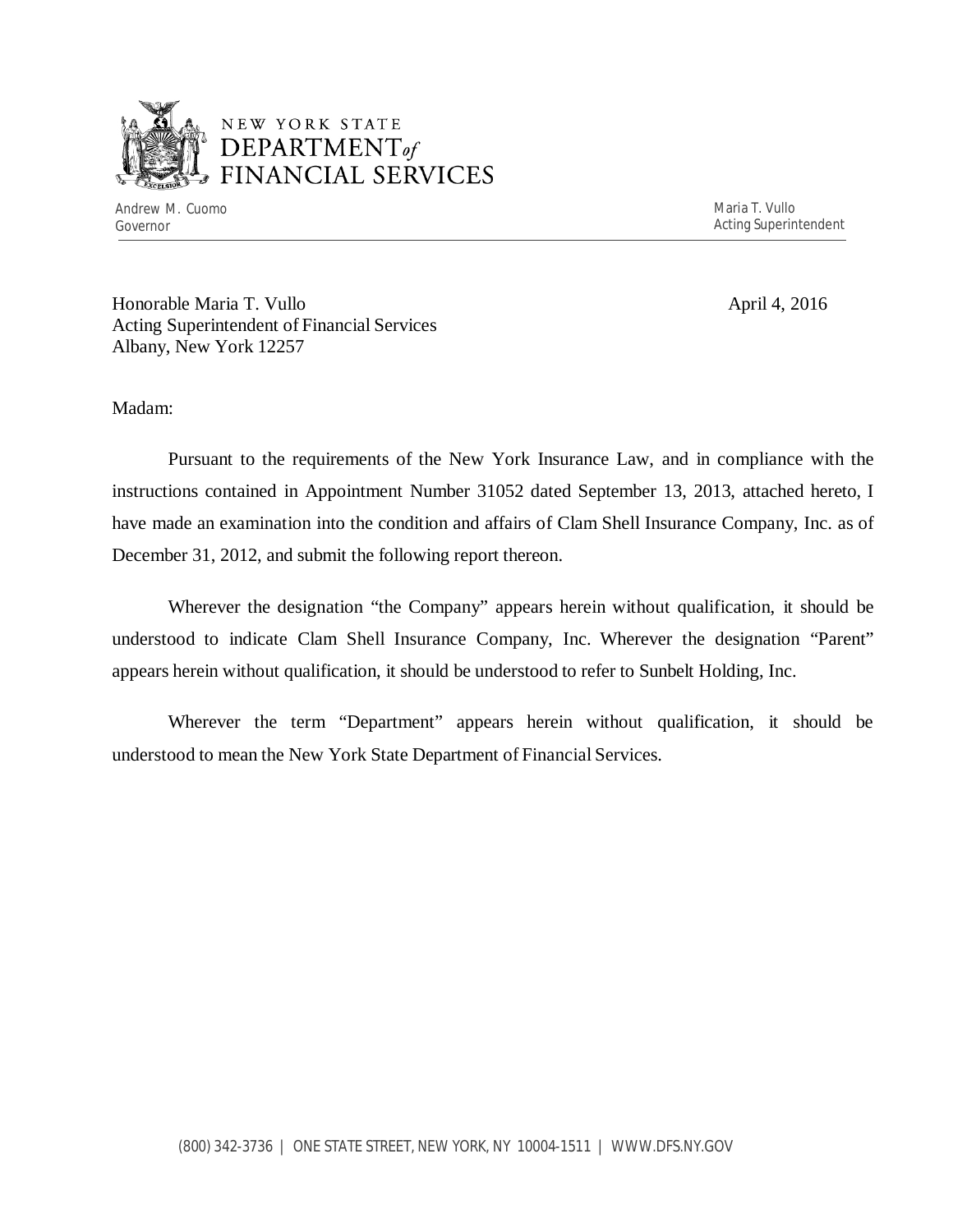#### **1. SCOPE OF EXAMINATION**

<span id="page-3-0"></span>The examination covers the period from the Company's inception through December 31, 2012, and was limited in its scope to a review or audit of only those balance sheet items considered by this Department to require analysis, verification or description, including invested assets, and losses and loss adjustment expense reserves. The examination included a review of income, disbursements and Company records deemed necessary to accomplish such analysis or verification. Additionally, a review was performed to determine whether the captive insurer was operating within its by-laws, conforming with its plan of operation, as submitted to the New York State Department of Financial Services, and was in compliance with Article 70 of the New York Insurance Law.

Comments and recommendations are limited to those items requiring financial adjustment, procedural recommendations, or instances where the Company was not conforming to the application submitted to the Department or Article 70 of the New York Insurance Law.

The report utilized work performed by the Company's independent certified public accountants and its opining actuary to the extent considered appropriate.

#### **2. DESCRIPTION OF COMPANY**

The Company was incorporated under the laws of New York State as a captive insurance company on July 13, 2007 and commenced business on August 30, 2007. The Company is a whollyowned subsidiary of Sunbelt Holding, Inc.

#### A. Articles of Incorporation

The Company is organized to transact the kinds of insurance specified in Sections 1113(a) and 1114 of the New York Insurance Law, subject at all times to the limitations on the business of pure captive insurance companies set forth in Article 70 of the New York Insurance Law.

B. By-Laws

The examination revealed that the Company is in compliance with its by-laws in all material respects.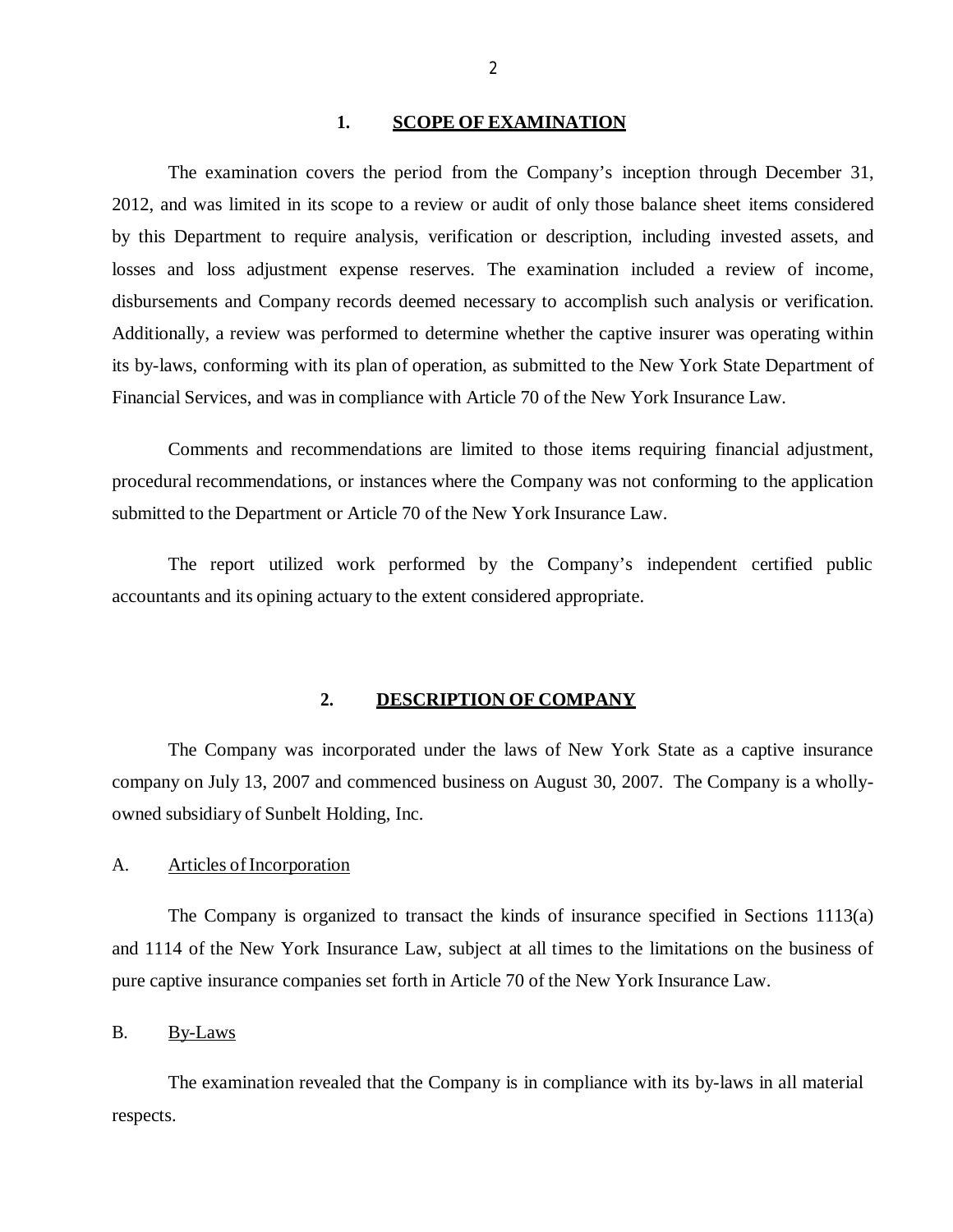#### Capital Structure

As a pure captive insurance company incorporated as a stock insurer, the Company is required to maintain surplus as regards policyholders of not less than \$250,000, of which \$100,000 shall represent paid in capital pursuant to the provisions of Section 7004(a)(1) of the New York Insurance Law.

As of December 31, 2012, the Company's paid in capital was \$100,000 consisting of 1000 shares of \$100 par value per share common stock and its surplus as regards policyholders was \$3,818,076.

## C. Corporate Records

The corporate records reviewed appear to be substantially accurate and complete in all material respects.

#### D. Reinsurance

As of the examination date, the Company has structured its ceded reinsurance program as follows:

| Coverage                                  | Limits                               | Reinsurer  |
|-------------------------------------------|--------------------------------------|------------|
| <b>Domestic Property Insurance Policy</b> | \$5,000,000 excess of \$25,000,000   | Partner Re |
| <b>Domestic Property Insurance Policy</b> | \$20,000,000 excess of \$200,000,000 | Ascot      |

Clam Shell Insurance Company, Inc. provided a Terrorism Risk Insurance policy to its parent, Sunbelt Holding, Inc., during the examination period. As of December 31, 2012, the policy provided coverage with a limit of \$300,000,000, for any one occurrence and in the aggregate, for certified acts of terrorism and \$100,000,000, for any one occurrence and in the aggregate, for non-certified acts of terrorism, excess of various deductibles. Under the Terrorism Risk Insurance Program Reauthorization Act of 2007 ("TRIPRA 2007"), the Company will be reimbursed 85% of terrorism losses exceeding a statutorily established deductible.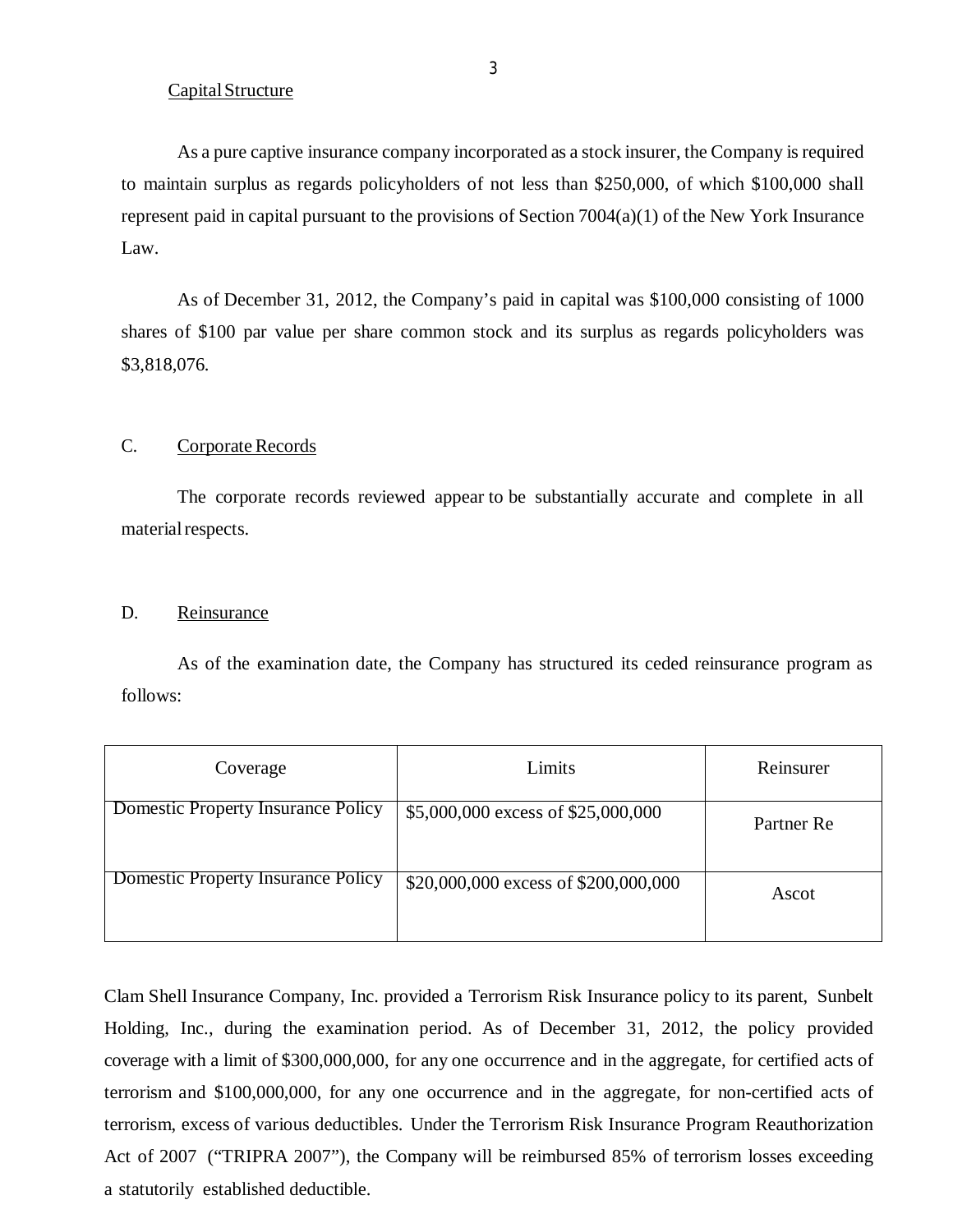<span id="page-5-0"></span>The Company cedes the remaining 15% of certified acts of terrorism losses to Lloyds of London excess of \$100,000 per any one occurrence. The limit of liability is \$48,200,000, any one occurrence. The Company also cedes all non-certified acts of terrorism losses to Lloyds of London excess of \$100,000 per any one occurrence. The limit of the liability is \$100,000,000 any one occurrence.

### E. Management and Control

#### (i) Captive Manager

Section 7003(b)(4) of the New York Insurance Law provides that no captive insurer shall do any captive insurance business in this state unless it utilizes a captive manager resident in the State of New York that is licensed as an agent or broker under the provisions of the Article 21 of the New York Insurance Law, or any other person approved by the Superintendent.

During the examination period, the Company is managed by Marsh Management Services Inc. ("Marsh"), which is authorized to act as a manager for captive insurance companies by the New York State Department of Financial Services.

Pursuant to the Management Agreement between the Company and Marsh, under the direction and control of the Company, Marsh shall render the following services to the Company:

- Policy services
- Claims administration
- Ceding reinsurance
- Assuming reinsurance
- Advice on Insurance Programs
- Acting as principal representative of the Company regarding regulatory matters
- Other services as may from time to time be agreed upon by Marsh and the Company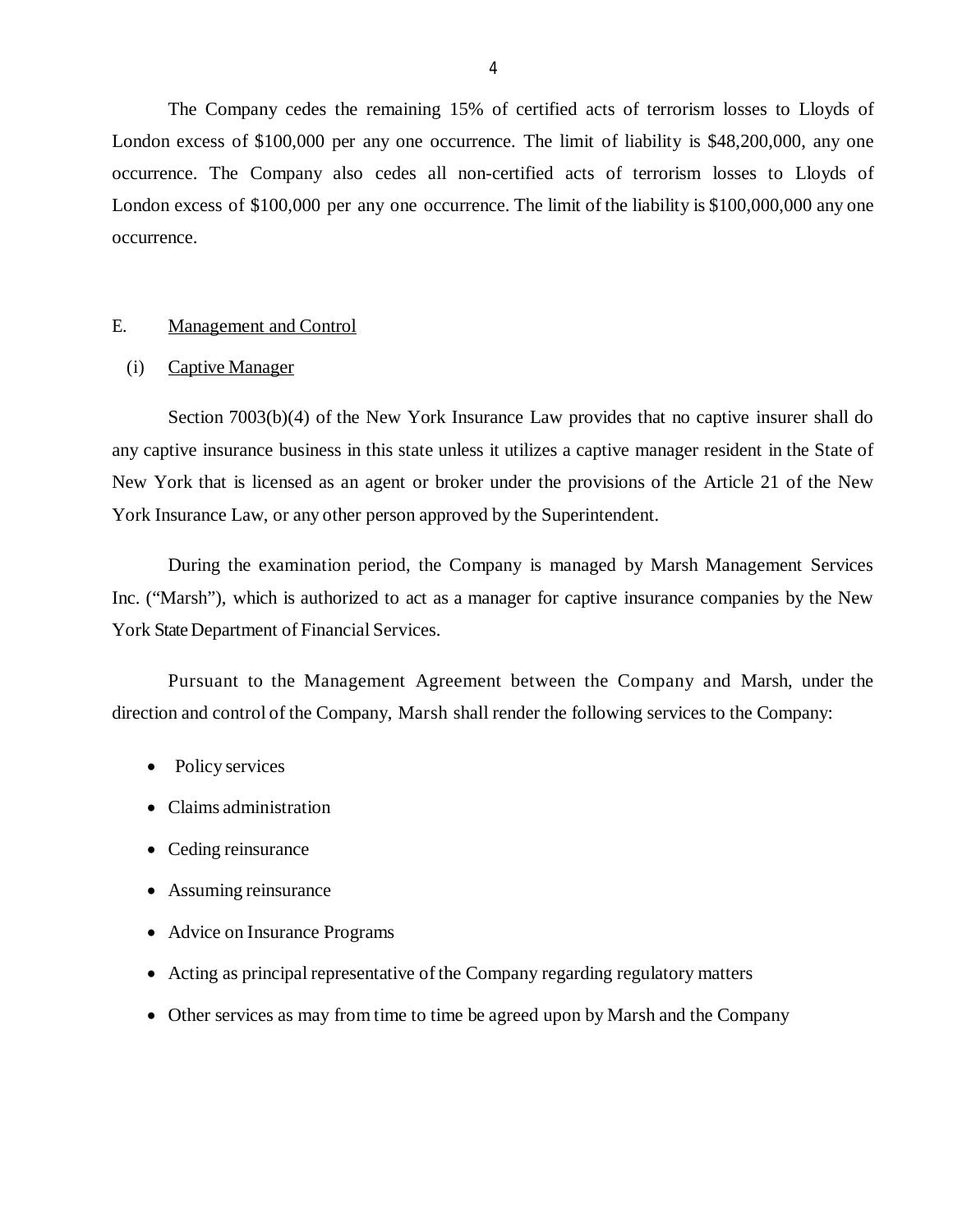(ii) Board of Directors

Pursuant to the Company's by-laws, management of the Company is vested in a board of directors consisting of not less than three nor more than ten members, of which, at least two shall at all times be residents of New York State. At December 31, 2012, the board of directors was comprised of the following five members:

Louis Noe Risk Manager,

Name and Residence Principal Business Affiliation

Charles Merinoff Chairman and Chief Executive Officer, Haworth, NJ 07641 The Charmer Sunbelt Group

E. Setauket, NY 11733 Sunbelt Beverage Co., LLC

Richard Ostermann Vice President, Finance Syosset, NY 11791 Sunbelt Beverage Co., LLC

Eugene Luciana Executive Vice President, Chief Financial Officer, Darien, CT 06820 Sunbelt Holding, Inc.

Nisala M. Weerasooriya Senior Vice President, Lake Grove, NY 11755 Marsh Management Services Inc.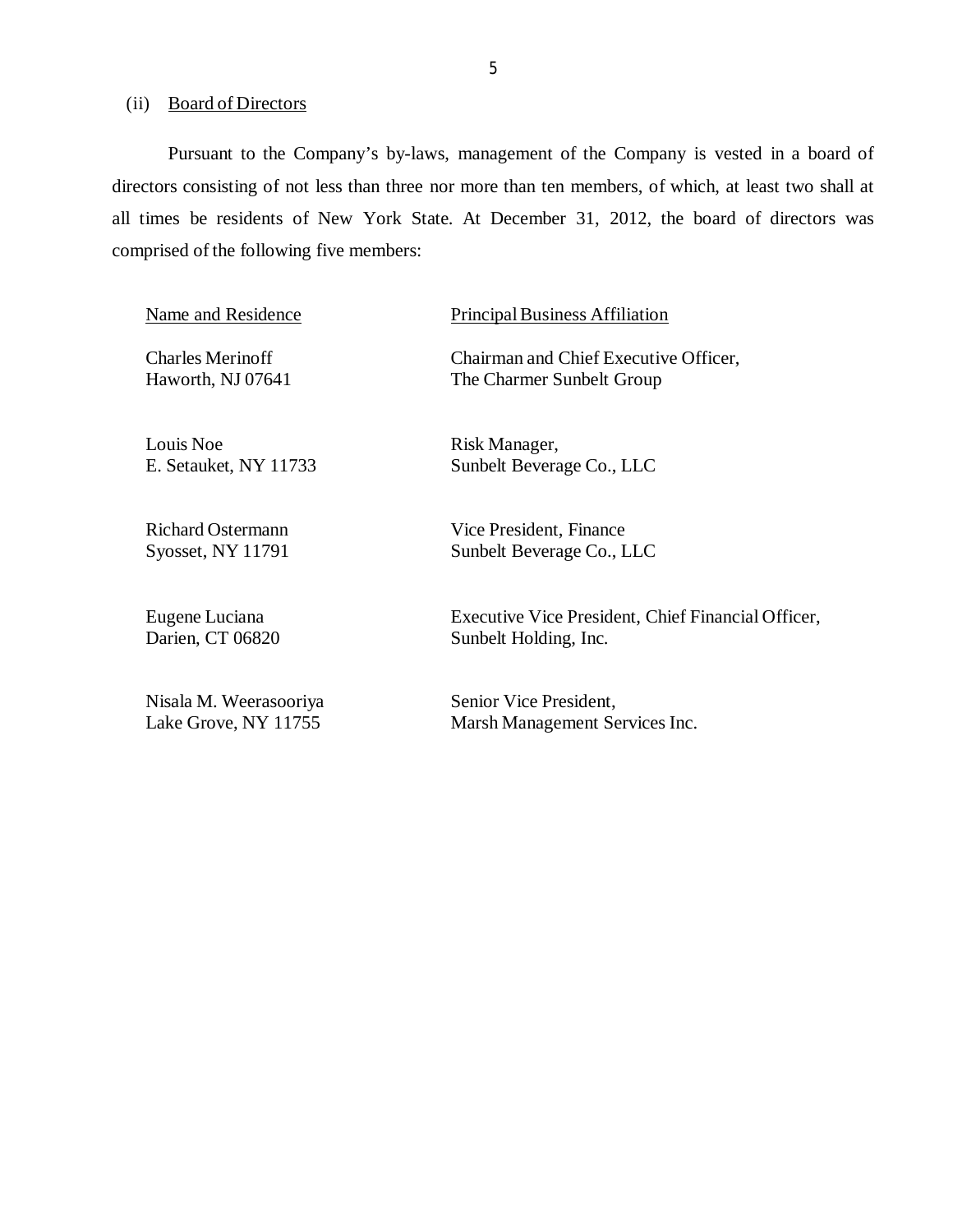As of December 31, 2012, the Company had five board members, of which three members were residents of New York State, which is in compliance with Section 7005(g) of the New York Insurance Law.

During the period covered by this examination, the board met once each year. A review of the meeting minutes during the examination period indicated that all the board meetings were generally well attended except for Charles Merinoff who did not attend any of the meetings for which he was eligible for attend.

Subsequent to the examination date, the Company provided the minutes to the 2013 annual meeting of the sole shareholder. The meeting was held on July 12, 2013 and the minutes indicated that Charles Merinoff was no longer a director in 2013.

#### (iii) Officers

As of December 31, 2012, the principal officers of the Company were as follows:

| Name                     | Title          |
|--------------------------|----------------|
| <b>Charles Merinoff</b>  | President      |
| Louis Noe                | Vice President |
| Nisala M. Weerasooriya   | Secretary      |
| <b>Richard Ostermann</b> | Vice President |
| Eugene Luciana           | Treasurer      |
|                          |                |

#### F. Certified Public Accountant ("CPA") and Actuarial Services

The Company was audited by the independent CPA firm Saslow Lufkin & Buggy, LLP, 10 Tower Lance, Avon, CT 06001 for the years 2007-2012. The Company's opining actuary as of December 31, 2012 was Marsh Management Services Inc., 100 Bank Street, Suite 601, Burlington, VT 05401.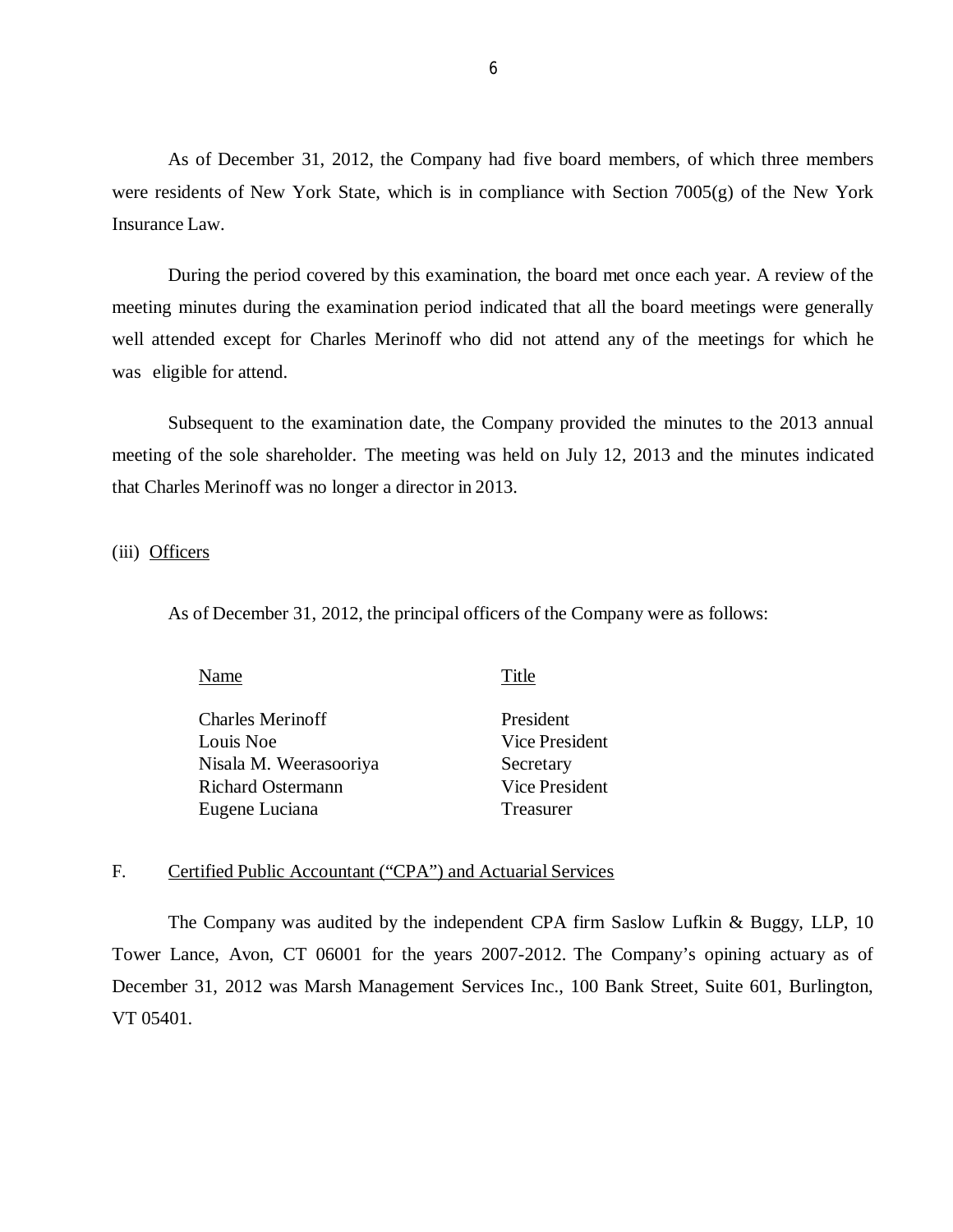## G. Growth of Company

The following schedule sets forth a summary of the Company's significant financial information for the period covered by this examination:

|      | <b>Net Premiums</b> | <b>Net</b>  |             | Shareholders' |
|------|---------------------|-------------|-------------|---------------|
| Year | Earned              | Income      | Assets      | <b>Equity</b> |
| 2007 | 297,901<br>\$       | \$(135,513) | \$1,767,950 | \$1,239,487   |
| 2008 | 5,949,181           | (645, 579)  | 6,273,542   | 593,908       |
| 2009 | 7,940,244           | (1,185,616) | 10,531,261  | 258,292       |
| 2010 | 10,071,614          | 862,282     | 15,031,784  | 2,120,574     |
| 2011 | 10,067,525          | 445,254     | 18,049,446  | 2,565,828     |
| 2012 | 10,462,438          | 1,252,248   | 19,499,536  | 3,818,076     |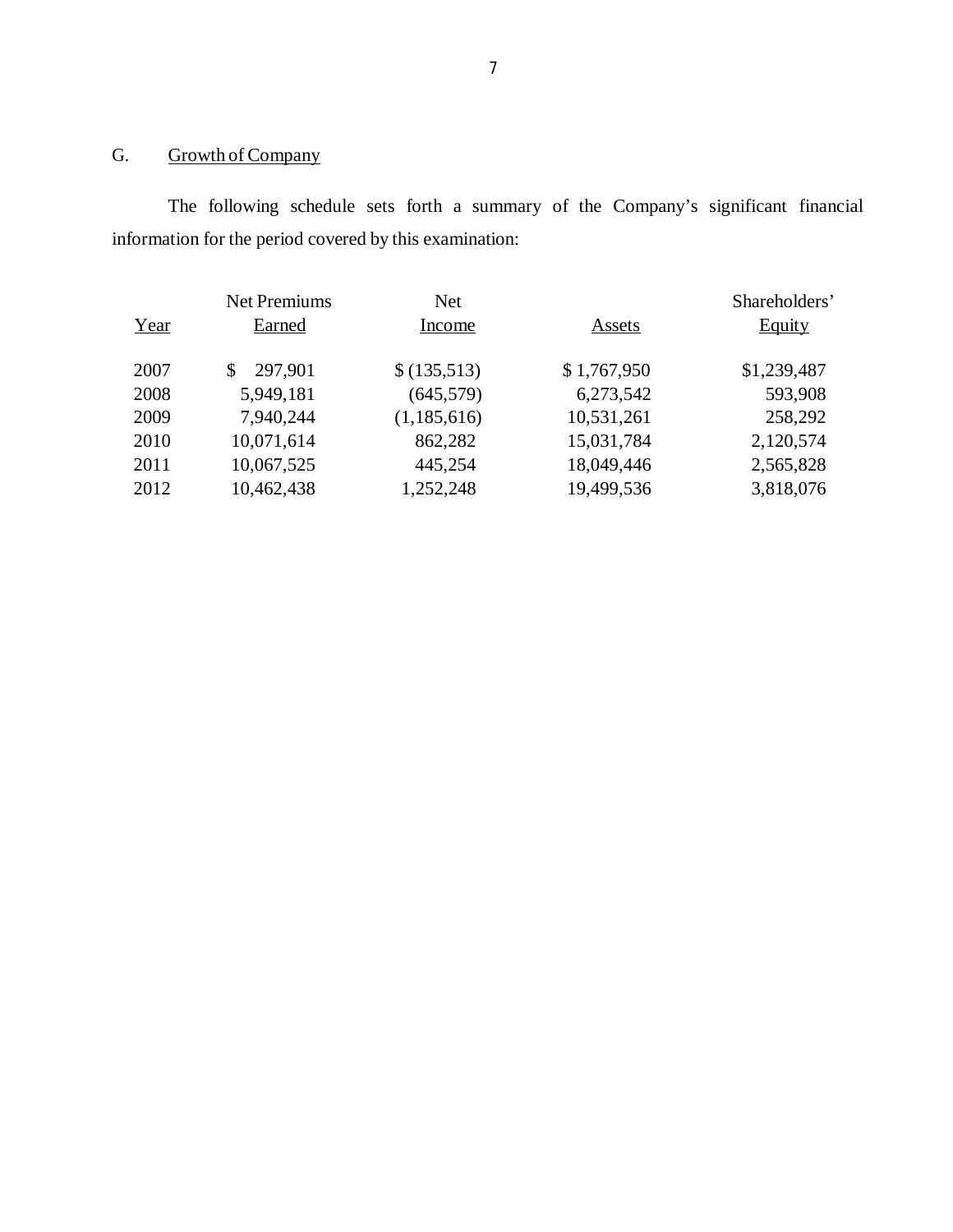## **3. FINANCIAL STATEMENTS**

With the Department's permission, the Company's financial statements have been prepared in conformity with generally accepted accounting principles, which differ from statutory accounting principles prescribed or permitted by the Department for insurance companies. The Company's independent CPA firm concluded that the following financial statements present fairly, in all material respects, the Company's financial position as of December 31, 2012.

#### A Balance Sheet

**Assets** 

| \$8,704,134<br>30,000<br>Notes receivable from Parent<br>10,000,000<br>643,683<br>72,414<br>Prepaid reinsurance<br>45,326<br>Deferred policy acquisition costs<br>3,979<br><b>Total Assets</b><br>\$19,499,536<br>Unpaid losses and loss adjustment expenses<br>\$13,998,666<br>Unearned premiums<br>994,687<br>574,875<br>Accrued expenses<br>28,900<br>84,332<br><b>Total liabilities</b><br>\$15,681,460<br><b>Capital and Surplus</b><br>\$.<br>100,000<br>Additional paid in capital<br>3,125,000<br>Retained earnings<br>593,076<br>Total capital and surplus<br>3,818,076<br>Total liabilities and capital surplus<br>\$19,499,536 |                              |  |
|-------------------------------------------------------------------------------------------------------------------------------------------------------------------------------------------------------------------------------------------------------------------------------------------------------------------------------------------------------------------------------------------------------------------------------------------------------------------------------------------------------------------------------------------------------------------------------------------------------------------------------------------|------------------------------|--|
|                                                                                                                                                                                                                                                                                                                                                                                                                                                                                                                                                                                                                                           | Cash and cash equivalents    |  |
|                                                                                                                                                                                                                                                                                                                                                                                                                                                                                                                                                                                                                                           | Loss escrow fund             |  |
|                                                                                                                                                                                                                                                                                                                                                                                                                                                                                                                                                                                                                                           |                              |  |
|                                                                                                                                                                                                                                                                                                                                                                                                                                                                                                                                                                                                                                           | Deferred tax assets          |  |
|                                                                                                                                                                                                                                                                                                                                                                                                                                                                                                                                                                                                                                           | Prepaid expenses             |  |
|                                                                                                                                                                                                                                                                                                                                                                                                                                                                                                                                                                                                                                           |                              |  |
|                                                                                                                                                                                                                                                                                                                                                                                                                                                                                                                                                                                                                                           |                              |  |
|                                                                                                                                                                                                                                                                                                                                                                                                                                                                                                                                                                                                                                           |                              |  |
|                                                                                                                                                                                                                                                                                                                                                                                                                                                                                                                                                                                                                                           | <b>Liabilities</b>           |  |
|                                                                                                                                                                                                                                                                                                                                                                                                                                                                                                                                                                                                                                           |                              |  |
|                                                                                                                                                                                                                                                                                                                                                                                                                                                                                                                                                                                                                                           |                              |  |
|                                                                                                                                                                                                                                                                                                                                                                                                                                                                                                                                                                                                                                           | Losses payable               |  |
|                                                                                                                                                                                                                                                                                                                                                                                                                                                                                                                                                                                                                                           |                              |  |
|                                                                                                                                                                                                                                                                                                                                                                                                                                                                                                                                                                                                                                           | Federal income taxes payable |  |
|                                                                                                                                                                                                                                                                                                                                                                                                                                                                                                                                                                                                                                           |                              |  |
|                                                                                                                                                                                                                                                                                                                                                                                                                                                                                                                                                                                                                                           |                              |  |
|                                                                                                                                                                                                                                                                                                                                                                                                                                                                                                                                                                                                                                           | Common stock                 |  |
|                                                                                                                                                                                                                                                                                                                                                                                                                                                                                                                                                                                                                                           |                              |  |
|                                                                                                                                                                                                                                                                                                                                                                                                                                                                                                                                                                                                                                           |                              |  |
|                                                                                                                                                                                                                                                                                                                                                                                                                                                                                                                                                                                                                                           |                              |  |
|                                                                                                                                                                                                                                                                                                                                                                                                                                                                                                                                                                                                                                           |                              |  |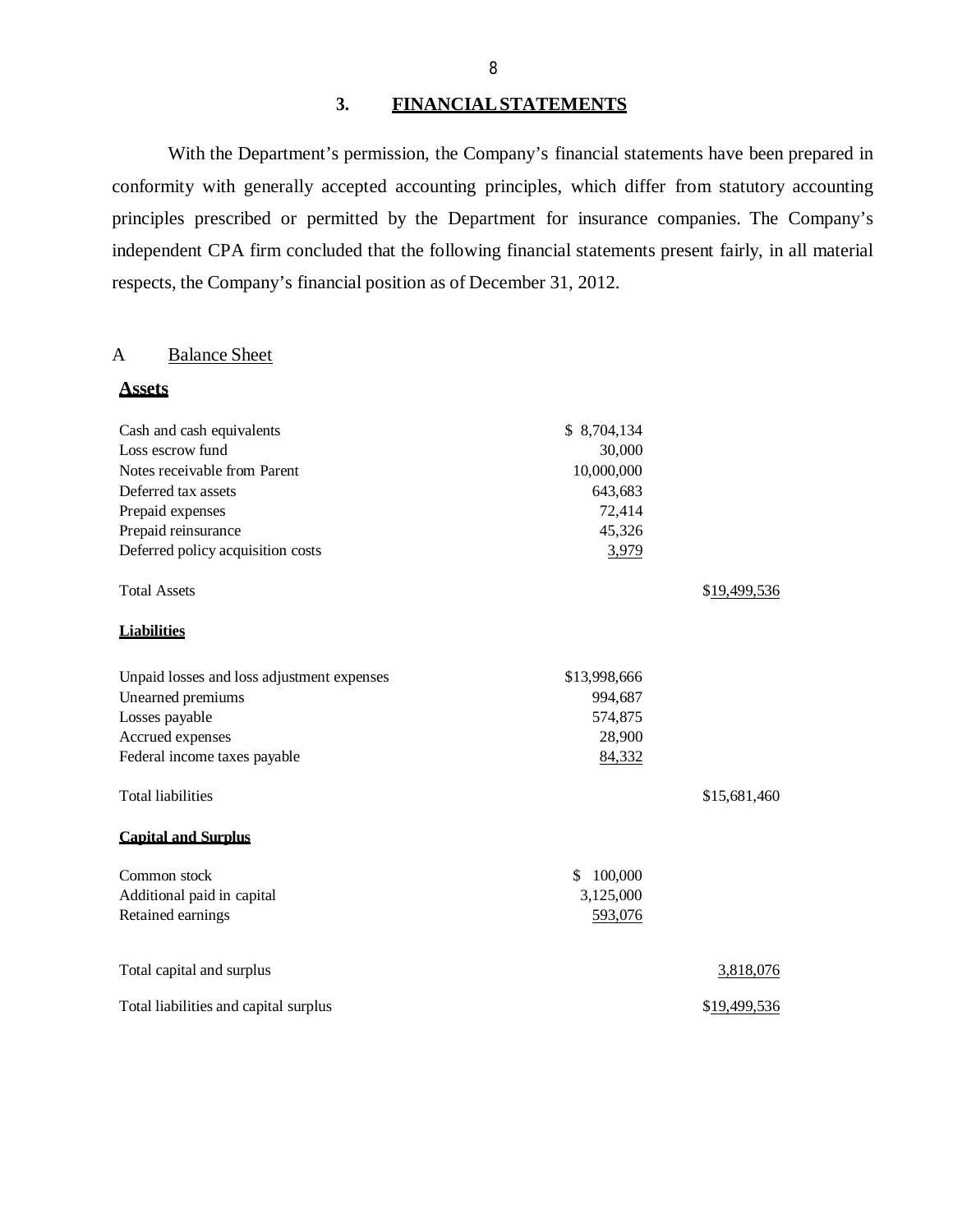## B. Statement of Income

The Company's net income is \$593,076 as detailed below:

## STATEMENT OF INCOME

| Underwriting Income                        |              |              |
|--------------------------------------------|--------------|--------------|
| Net premiums earned                        |              | \$44,788,903 |
| Deductions:                                |              |              |
| Net losses and net loss adjustment expense | \$41,782,833 |              |
| Premium taxes                              | 165,213      |              |
| General and administrative expenses        | 2,680,713    |              |
| Underwriting expenses                      | 131,849      |              |
| Total underwriting deductions              |              | \$44,760,608 |
| Net underwriting gain or (loss)            |              | \$<br>28,295 |
| <b>Investment Income</b>                   |              |              |
| Interest Income                            | \$855,432    |              |
| Investment income                          |              | 855,432      |
| Net income before tax                      |              | \$883,727    |
| Federal income tax expenses                |              | 290,651      |
| Net income                                 |              | \$593,076    |

## C. Capital and Surplus Account

The Company's capital and surplus increased \$3,818,076 during the five-year period one hundred sixty seven days as detailed below:

| Capital and surplus as of July 13, 2007     | \$<br>$\theta$   |             |
|---------------------------------------------|------------------|-------------|
|                                             | Gains in surplus |             |
| Net income                                  | 593,076<br>\$    |             |
| Issuance of common stock                    | 100,000          |             |
| Capital contribution                        | 3,125,000        |             |
| Net increase in surplus                     |                  | \$3,818,076 |
| Capital and surplus as of December 31, 2012 |                  | \$3,818,076 |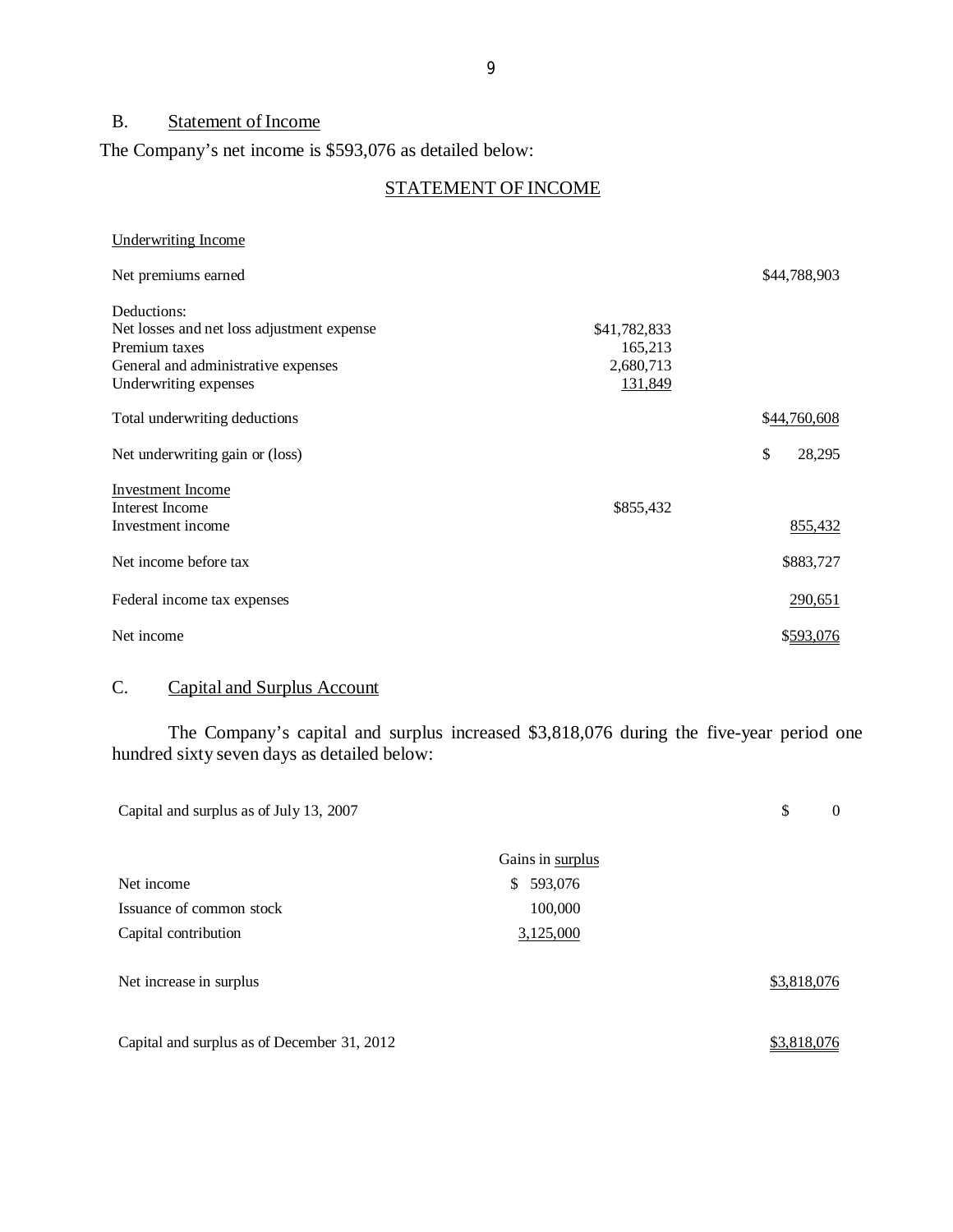**4. LOSSES AND LOSS ADJUSTMENT EXPENSES** 

<span id="page-11-0"></span>As of December 31, 2012, the Company reported total loss and loss adjustment expense reserves of \$13,998,666. The Company's opining actuary stated the following in its Statement of Actuarial Opinion:

"In my opinion, the Company's December 31, 2012 reserves identified herein:

- Meet the relevant requirements of the insurance laws of New York;
- Are computed in accordance with commonly accepted actuarial methods and are fairly stated in accordance with sound actuarial principles;
- Make reasonable provision in the aggregate for all unpaid losses and loss adjustment expenses under the terms of the Company's policies;
- Are computed on the basis of similar general methods as used at December 31, 2011."

#### **5. ARTICLE 70 COMPLIANCE**

Article 70 of the New York State Insurance Law is the governing section of the law for the formation and continued operation of captive insurers in New York State. A review was performed to test the Company's compliance with all applicable parts of Article 70 of the New York Insurance Law. No significant areas of non-compliance were found.

#### **6. ORGANIZATIONALSTRUCTURE**

Clam Shell Insurance Company, Inc. is a wholly owned subsidiary of Sunbelt Holding, Inc., which is ultimately owned by the Charmer Sunbelt Group. Sunbelt Holding, Inc. is an independent alcoholic beverage distributor headquartered in New York City. Sunbelt Holding, Inc. primarily operates through its majority-owned subsidiary, Sunbelt Beverage Company, LLC.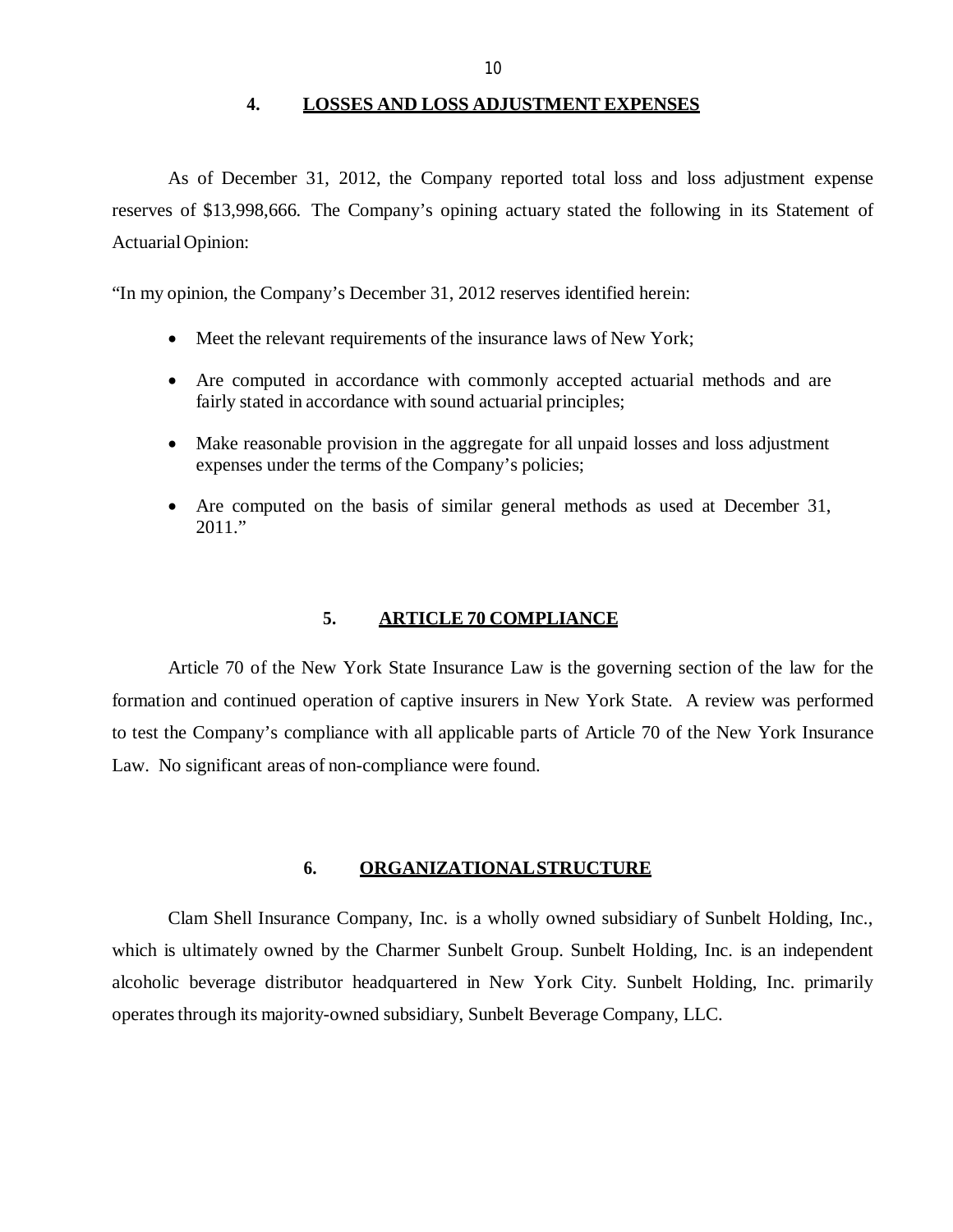#### **7. INSURANCE PROGRAM**

As of December 31, 2012, the Company provided occurrence basis deductible reimbursement coverage for the following insurance program to its Parent, Sunbelt Holding, Inc. and a selected group of affiliates and subsidiaries:

| Policy coverage                   | Limits                                                                                                      |
|-----------------------------------|-------------------------------------------------------------------------------------------------------------|
| Workers' Compensation             | 500,000 per occurrence, inclusive of allocated loss adjustment<br>expenses and applicable loss assessments  |
| Automobile Liability              | 500,000 per occurrence, inclusive of allocated loss adjustment<br>expenses and applicable loss assessments  |
| <b>Automobile Physical Damage</b> | 250,000 per vehicle, inclusive of allocated loss adjustment<br>expenses and applicable loss assessments     |
| General Liability                 | \$50,000 per occurrence, inclusive of allocated loss adjustment<br>expenses and applicable loss assessments |

During 2012, the Company provided General Liability and Auto Physical Damage risks with limits of \$300,000 per occurrence and in the aggregate, inclusive of allocated loss adjustment expenses and applicable loss assessments and retained portion of claims not covered under the policies in the table above.

Effective June 1, 2009, the Company started providing a Crime Insurance Deductible Reimbursement policy to the Parent, Sunbelt Holding, Inc. and its affiliates and subsidiaries. The Limits of the coverage is \$100,000 in excess of \$100,000 per occurrence.

#### **8. SUMMARY OF COMMENTS AND RECOMMENDATIONS**

This report contains no comments or recommendations.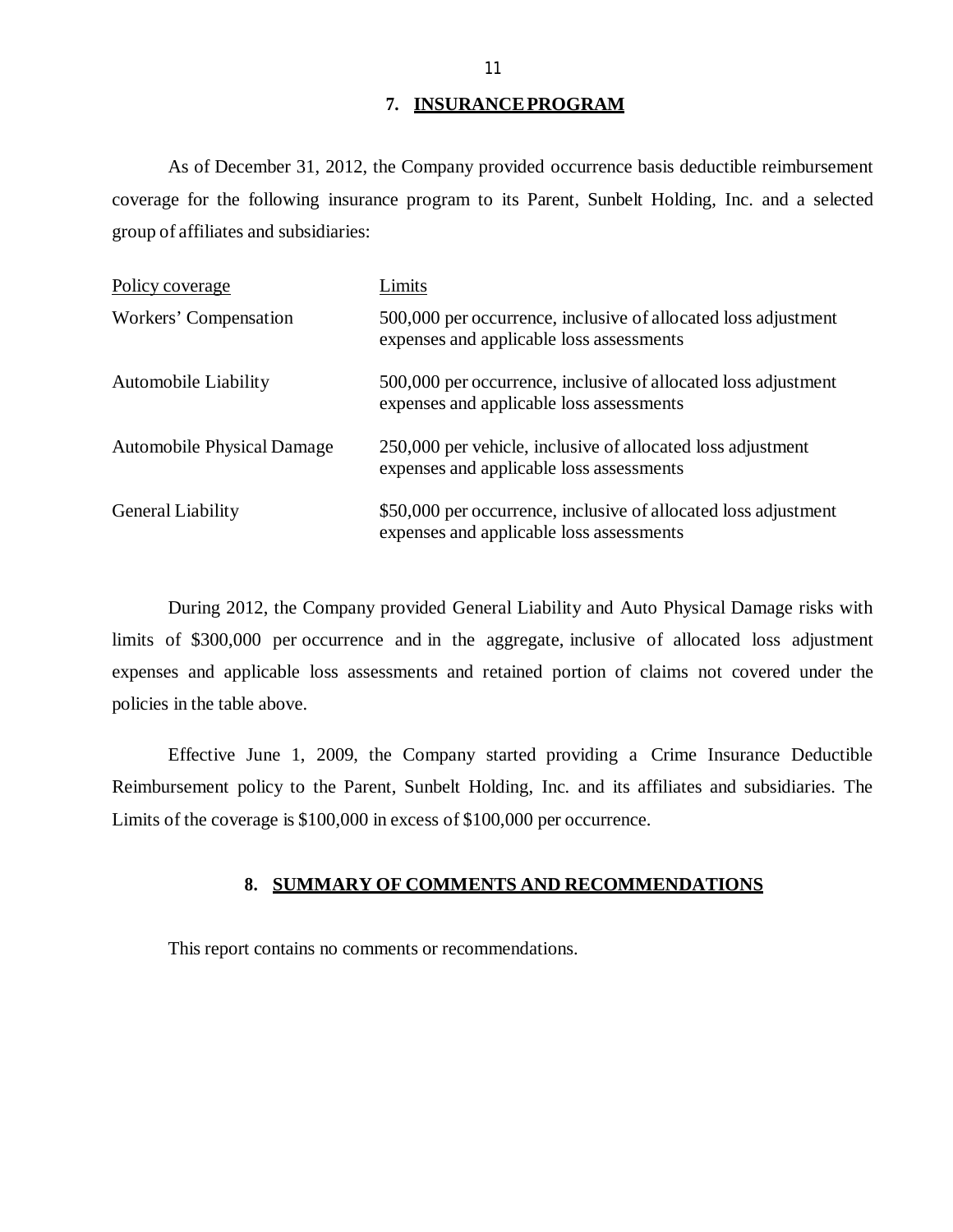Respectfully submitted,

 $\sqrt{s/2}$ 

Wei Cao Senior Insurance Examiner

STATE OF NEW YORK ) )ss: COUNTY OF NEW YORK )

WEI CAO, being duly sworn, deposes and says that the foregoing report, subscribed by her, is true to the best of her knowledge and belief.

 $\sqrt{s/}$ 

Wei Cao

Subscribed and sworn to before me

this day of 12014.